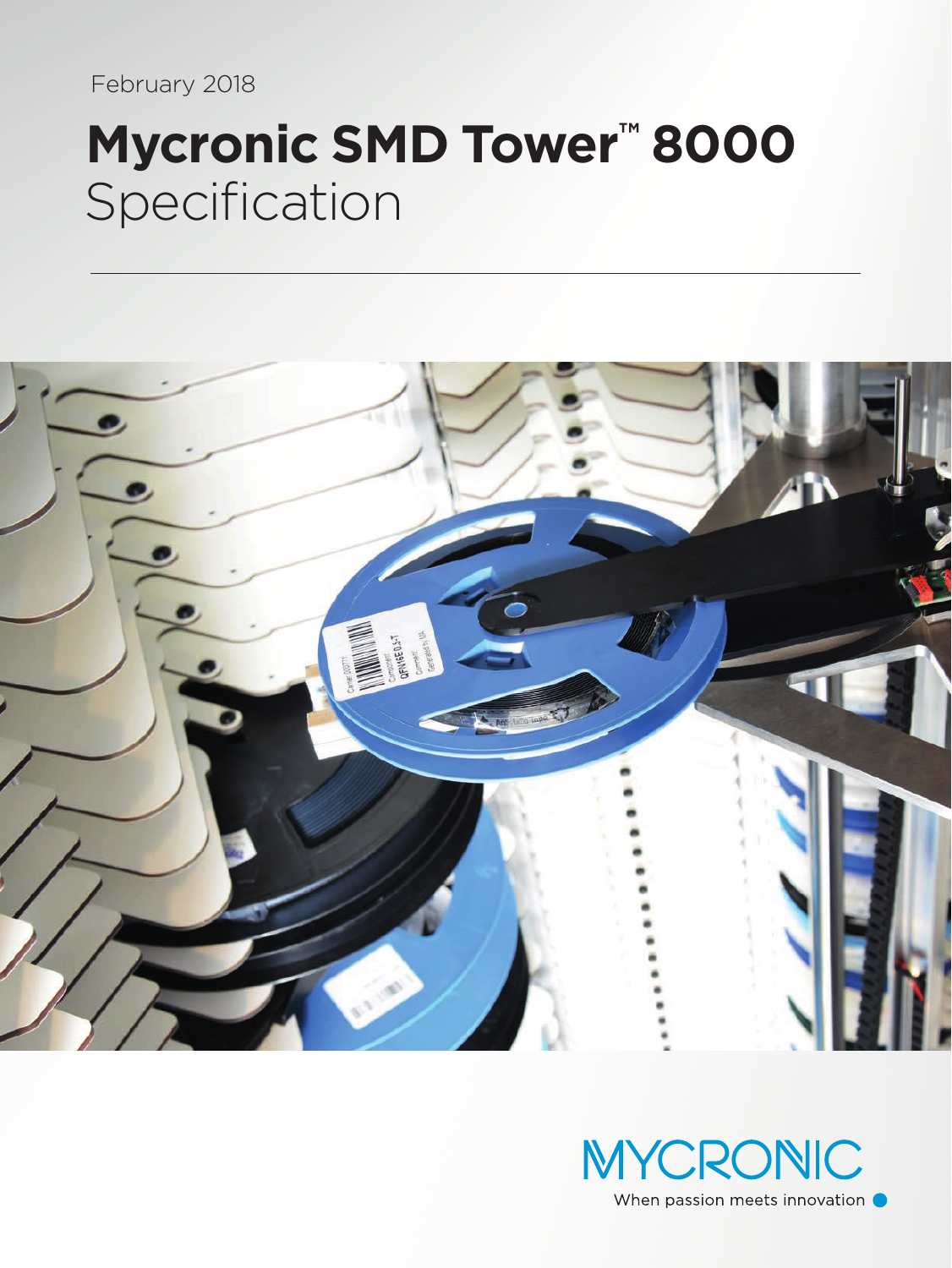## **Specification Mycronic SMD Tower 8000**

#### **CAPABILITY**

#### **STANDARD CONFIGURATION**

| <b>SIANDARD CONFIGURATION</b> |                              |                       |                        |              |
|-------------------------------|------------------------------|-----------------------|------------------------|--------------|
| <b>REEL WIDTH</b>             | <b>CASSETTES / SMD TOWER</b> | <b>REELS/CASSETTE</b> | <b>NUMBER OF REELS</b> | <b>TOTAL</b> |
| 8 mm/4"-7"                    | 14                           | 28                    | 392                    |              |
| $8 \, \text{mm} / 15$ "       | 2                            | 14                    | 28                     |              |
| 12 mm/4"-7"                   | 2                            | 24                    | 48                     |              |
| 12 mm/15"                     | $\overline{4}$               | 12                    | 48                     |              |
| 16 mm/4"-7"                   |                              | 20                    | 20                     |              |
| 16 mm/15"                     | $\overline{4}$               | 10 <sup>°</sup>       | 40                     | 663          |
| 24 mm/4"-7"                   | $\Omega$                     | 16                    | $\circ$                |              |
| 24 mm/15"(1)                  | $\overline{4}$               | 8                     | 32                     |              |
| 32 mm/15"(1)                  | $\overline{4}$               | 7                     | 28                     |              |
| 44 mm/15"(1)                  | 3                            | 5                     | 15                     |              |
| 56 mm/15"(1)                  | 3                            | 4                     | 12                     |              |

| <b>I MAXIMUM REEL</b>  |                              |                       |                 |
|------------------------|------------------------------|-----------------------|-----------------|
| <b>REEL WIDTH</b>      | <b>CASSETTES / SMD TOWER</b> | <b>REELS/CASSETTE</b> | NUMBER OF REELS |
| $8 \text{ mm} / 4 - 7$ | 4                            |                       | 1148            |

| <b>MAXIMUM TRAY</b>   |                              |                  |                        |
|-----------------------|------------------------------|------------------|------------------------|
| <b>CASSETTE WIDTH</b> | <b>CASSETTES / SMD TOWER</b> | TRAYS / CASSETTE | <b>NUMBER OF TRAYS</b> |
| $44$ mm/15"           |                              |                  | 1025                   |

| <b>CASSETTE CAPACITY</b> |               |  |
|--------------------------|---------------|--|
| <b>CASSETTE TYPE</b>     | <b>NUMBER</b> |  |
| $\Delta$ " – 7"          |               |  |
| 1도"                      |               |  |

#### CASSETTES

| <b>RANDOM ACCESS STORAGE SYSTEM FOR SMD REELS</b> |                                                                                                                                |  |
|---------------------------------------------------|--------------------------------------------------------------------------------------------------------------------------------|--|
| Reel sizes                                        | 8 to 24 mm (4"/100 mm reels)<br>8 to 24 mm (7"/180 mm reels)<br>8 to 56 mm (13"/330 mm reels)<br>8 to 56 mm (15"/380 mm reels) |  |
| Freely configurable and expandable                |                                                                                                                                |  |
| Access time                                       | 5 reels/minute typ.                                                                                                            |  |

#### **CAPACITY**

| DRY AIR UNIT FREY FND 3.0 F-DP    |                                                      |  |
|-----------------------------------|------------------------------------------------------|--|
| Flow rate, max                    | (in) 24 m <sup>3</sup> /h, (out) 20 m <sup>3</sup> / |  |
| Flow rate, type                   | $3 \text{ m}^3/h$                                    |  |
| Air supply                        | class 4 (ISO 8573-1) or be                           |  |
| Operating pressure                | $5-10$ bar                                           |  |
| Power supply                      | 115/230 V, 50/60 Hz, 18W                             |  |
| Dimension $(W \times D \times H)$ | 330 mm x 270 mm x 840                                |  |

 $20 \text{ m}^3/h$ or better  $(840 \text{ mm} (13.0" \times 10.6" \times 33.1")$ 

#### ACCESSORY

| <b>SOFTWARE FUNCTIONS</b>       |                      |                      |
|---------------------------------|----------------------|----------------------|
|                                 | <b>STANDARD MODE</b> | <b>MYCENTER MODE</b> |
| Component management            |                      | (3)                  |
| Stock monitoring                |                      | (3)                  |
| External communication protocol |                      | ٠                    |
| User Access System              |                      | ٠                    |
| Traceability                    |                      | ٠                    |
| Job preparation                 |                      | (3)                  |
| Barcoding                       |                      | (3)                  |
| Data import/Export function     |                      | (3)                  |
| Inventory function              |                      | (3)                  |
| Component allocation            |                      |                      |

(3) Handled by MYCenter software.

### SOFTWARE

Smaller reels can be stored in larger cassettes.

| <b>CASSETTES AVAILABLE</b> |                      |               |
|----------------------------|----------------------|---------------|
| <b>REEL WIDTH</b>          | <b>REEL DIAMETER</b> |               |
|                            | $4" - 7"$            | $15$ " (2)    |
| 8 mm                       | $\bullet$            | $\bullet$     |
| $12 \, \text{mm}$          | $\bullet$            | ٠             |
| 16 mm                      | $\bullet$            | $\bullet$     |
| 24 mm                      | $\bullet$            | $\bullet$ (1) |
| 32 mm                      |                      | $\bullet$ (1) |
| 44 mm                      |                      | $\bullet$ (1) |
| 56 mm                      |                      | $\bullet$ (1) |

(1) Compatible to store Agilis Smart boxes

(2) Smaller reels can be stored in larger cassettes.

(1) Compatible to store Agilis Smart boxes.